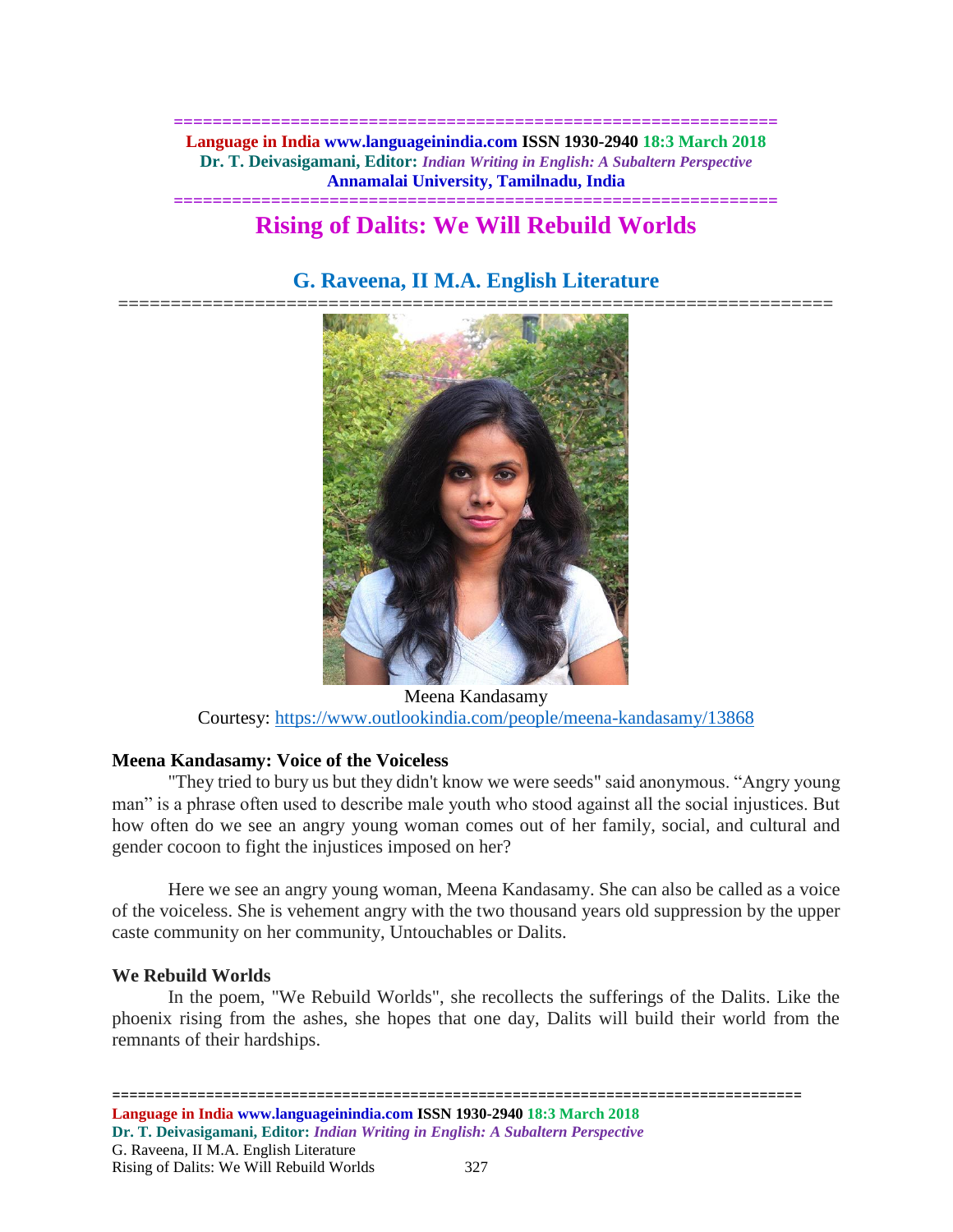In the slightly modified words of Langston Hughes, Besides, They'll see how beautiful I am, And be ashamed-I, *too*, am human.

## **Complex Beings**

Human beings are the most complex animals on earth, they enjoy the luxury of being called as "the intelligent species". They have something that no other animal or plant species have on this earth, the sixth sense. In every species, survival of the fittest is common, every animal family has its own alpha and determination of alpha is not predefined but determined only after birth. Only in human, alpha is predetermined even before birth through family, gender, race, caste, creed and complexation. And in modern day India one thing still prevails, caste.

#### **Dalits**

Dalits mean "oppressed" or "suppressed" in Sanskrit. Dalits are the people who belonged to lower caste. They are oppressed on the basis of their birth. They are denied their basic rights and made to do menial jobs for their livelihood for generations. Some of the outrageous practices are imposed on them such as two tumbler system. They are not allowed to enter the temples. They are not allowed to take water from public pumps. Every village has an outcaste colony. Dalits must reside in those colonies. They are not allowed to enter the lanes of higher caste colonies. They must call out their arrival to avoid 'polluting' the higher caste people.

One of the atrocious practices is the shadow of a Dalit person must not fall on higher caste person. The children of these high castes are not allowed to play or befriend lower caste person. The Dalits are not given proper jobs nor sufficient amount of salary to run the family. The young Dalit girls and boys who fall in love with the higher caste persons are killed in the name of honor killing. When the Dalits try to fight their oppressors, they are beaten up and killed mercilessly. The caste segregation begins from the time of birth till the time of death. It is irremediable curse that follows the generations.

## **Pioneers of Dalit literature**

Mahatma Pule, Savitribai and Dr. Ambedkar are the pioneers of Dalit literature. They brought socio – Cultural Revolution through their writings. Many followed their footpaths and Dalit literature was established as an important aspect of Indian writing. Though higher caste authors touched upon the untouchability and caste discrimination, they gave minor reforms and solutions and largely supported the continuation of this evil practice. So, it led to the emergence of Dalit literature and writing which stressed upon their identity and challenged the higher caste writers. They unapologetically expressed their anger in their words and lashed out the caste based patriarchal society. One such writer is MeenaKandasamy. She established herself as Dalit writer who cries out against this depraved institution in her writings.

## **Ilavenil Meena Kandasamy**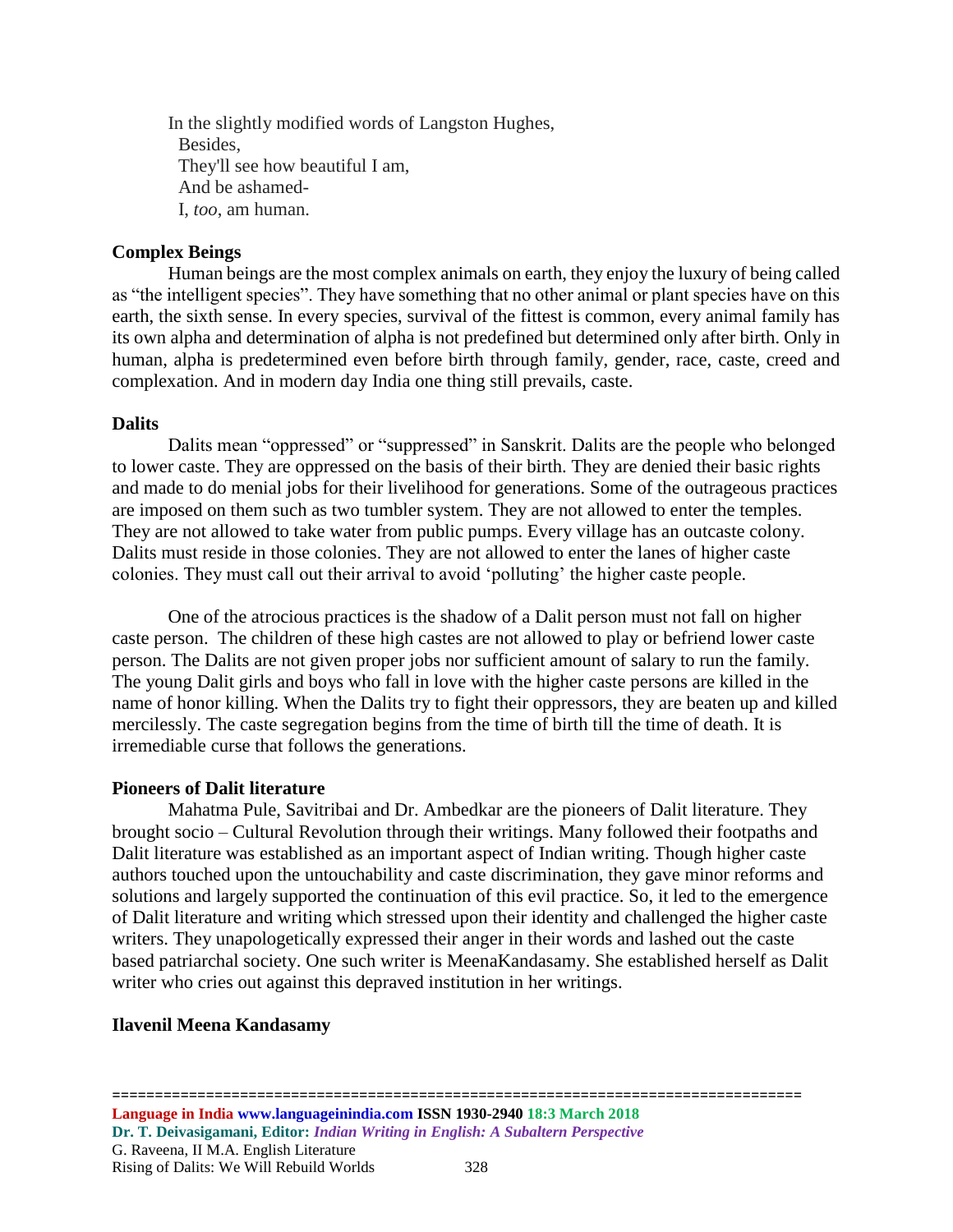Ilavenil Meena Kandasamy (born 1984) is an [Indian](https://en.wikipedia.org/wiki/India) [poet,](https://en.wikipedia.org/wiki/Poet) fiction writer, [translator](https://en.wikipedia.org/wiki/Translator) and [activist](https://en.wikipedia.org/wiki/Activist) who is based in [Chennai,](https://en.wikipedia.org/wiki/Chennai) [Tamil Nadu,](https://en.wikipedia.org/wiki/Tamil_Nadu) India. Most of her works are centred on [feminism](https://en.wikipedia.org/wiki/Feminism) and the Caste Annihilation Movement of the contemporary Indian milieu.

As of 2013, Meena has published two collections of poetry namely, *Touch* (2006) and *Ms. Militancy* (2010). Two of her poems have won accolades in all-India poetry competitions. From 2001-2002, she edited *The Dalit*, a bi-monthly alternative English magazine of the Dalit Media Network. She has also represented India at the [University of](https://en.wikipedia.org/wiki/University_of_Iowa)  [Iowa'](https://en.wikipedia.org/wiki/University_of_Iowa)s [International Writing Program](https://en.wikipedia.org/wiki/International_Writing_Program) and was a Charles Wallace India Trust Fellow at the [University of Kent,](https://en.wikipedia.org/wiki/University_of_Kent) [Canterbury,](https://en.wikipedia.org/wiki/Canterbury) United Kingdom.

Apart from her literary works, she is vocal about various contemporary political issues relating to caste, corruption, violence, and women's rights in more ways than one. She has an influential and regular social media presence, through her Facebook and Twitter handles. She also writes columns for platforms like *Outlook India* and *The Hindu*, occasionally. This was primarily brought to light during the beef controversy at the Osmania University in Hyderabad in 2012.

#### **Beef Eating Controversy**

In this poem "We will rebuild worlds", Meena Kandhasamy like Kali, the destroyer of evil forces wants to destroy the evil forces of casteism. She tells how the passion of Dalits is murdered by the higher caste people. She tells, "but the crimes of passion/our passion/ your crimes/ poured poison and pesticide through the ears-nose-mouth" (12-14). Higher caste people committed barbarous act passionately like pouring acid on Dalits or hanging them publicly to protect their caste. She also accuses, "you wanted / to teach / other boys and other girls / the lessons of / how to / whom to / when to / where to / continue their caste lines" (15-17). The children of higher caste people are encouraged to continue the caste fanaticism by promising heaven when they die. They attain peace in these sadistic acts. Due to their cruel acts, the Dalits are reduced to voiceless whispers and are treated lower than animals.

#### **Learn to Fight with Spontaneity**

She believes, "We will learn/ how to fight/ with the substantial spontaneity/" (31). Their counterfeit smiles seek to sell out the Dalits into soulless worlds. Writer warns that Dalits one day will singe their many skins like caste, race etc. They will burn their filthy rich skin which the higher caste people hope to carry into their death. She hopes, "So / now/ upon a future time/there will be a revolution." (33-34). There will come a revolution. Dalits will learn to fight for their rights. They will express their anger and encourage the coming generations to show their anger until the caste system is got ridden off. The thunder and lightning is the indicator of the approaching storm. The wrath of these dalit writers is also an indicator of the revolution of the Dalits. Dalits will never rest. "It will begin / when the oppressors will wince/ every time they hear our voices and their sparkly silence will never be taken for a sacrament." (49-50).

#### **Two Questions**

Dalits will ask two questions, "India, what is the caste of the sperm? / India, what is the cost of life?" (53-54). Their words will flood the whole nation in rage. They will fight for their